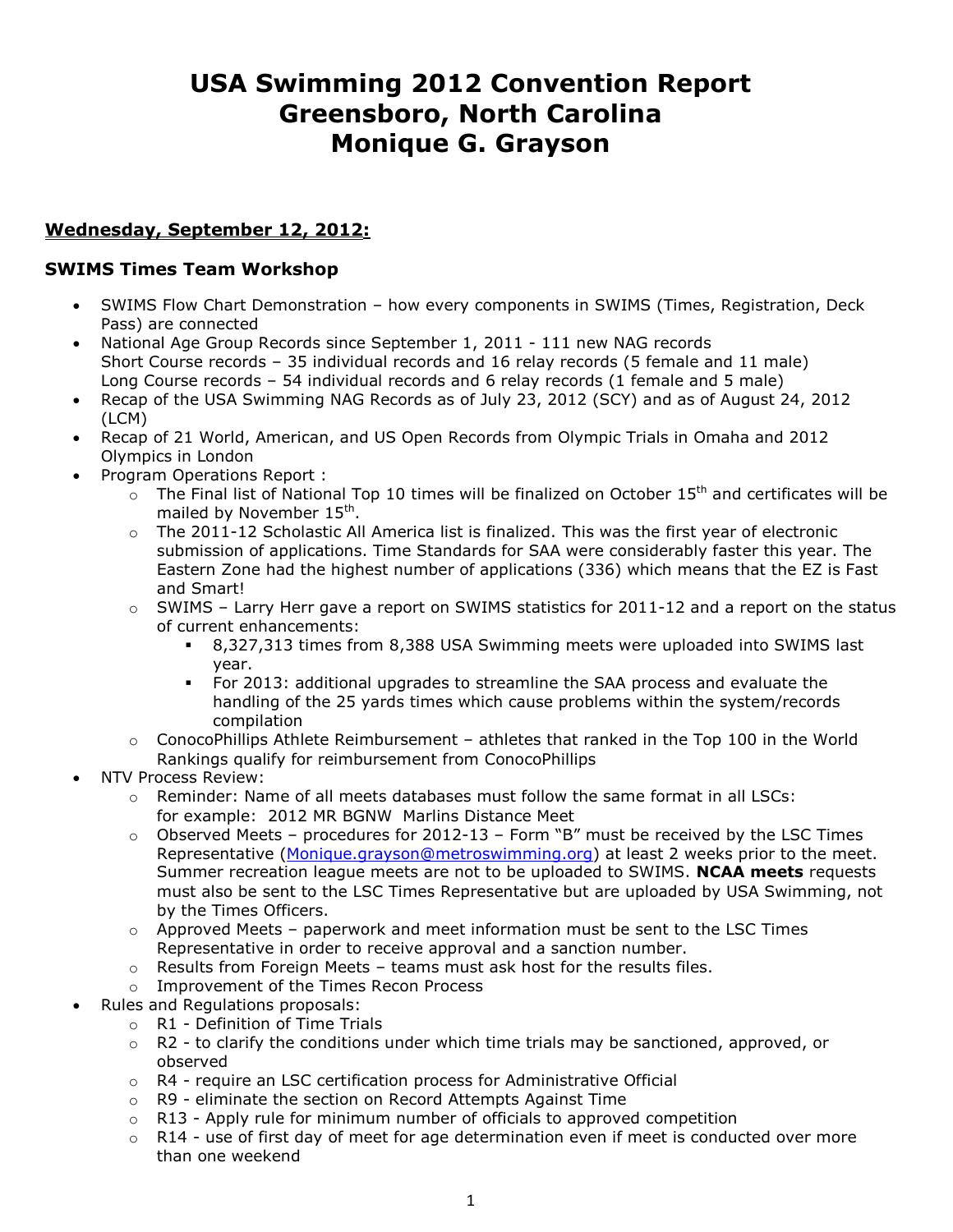Zone Workshop Presentations (from April 2012) are available on the USA Swimming Web Site.

# **Technical Planning Meeting for the Eastern Zone:**

- o Eastern Zone Open Water Coordinator. Policy for manual. Assign Officials. Cecil Gordon is EZ Representative on Committee from USAS
- $\circ$  Procedure Manual for credentials (10 deck passes for Non Athletes) does not specify SC or LC meet. This needs to be corrected for SCY and LCM meets.
- o Discussion on adjusting time standards for distance events at SuperSectionals (or even for all events)
- $\circ$  Senior development meeting: suggestion to have a D final restricted to 18-under swimmers
- o Questions re: LCM Sectionals in March for the EZ North section.
- $\circ$  Decision to restrict Time Trials to swimmers entered in Individual events only and eliminate the possibility of TT for Relay only swimmers. Passed.

## **USAS Welcome Reception by Risk Management Services**

# **Thursday, September 13, 2012:**

## **Like, Tweet, #howdoiusethisstuff – Social Networking for Dummies:**

- Social Networking Services 101 Can it be of value to LSC Facebook pages for LSC, Clubs, Athletes
- Info on how Twitter and Facebook are used by some LSCs News, Results, etc.
- **•** Reminders: be authentic, transparent, and genuine  $-$  give, don't take  $-$  have goals  $-$  participate (don't lurk) – check spelling and grammar – spend a little time each day on your page.
- $\bullet$  Use strong passwords (uppercase + numeric + lower case)
- Make a page for your club page should be available to all members of your team, swimmers, coaches and parents – everything should be in the open.
- Be aware of privacy settings and problems

## **Webcasting your events:**

- USA Swimming and its partner iHigh demonstrated how you can easily webcast any event through iHigh's free and easy to use technology. Revenue is generated by selling ads, heat sheets, etc.
- iHigh.com it is a digital platform. Watch a meet from your home!
- USA Swimming Channel all swimming all the time
- USA Nationals, Juniors, Golden Goggles, etc are broadcasted.
- Works with any Camera but high level quality is better

### **Registrations best Practices Workshop:**

- I arrived late to this meeting due to the "Webcasting Your Event" workshop.
- Explanation re: OTS (Officials Tracking System)
- Deck Pass (free) and Deck Pass Plus (\$1.99)
- Adobe FormsCentral how to create great forms , email lists, excel forms, etc.
- Custom Fields may be added in SWIMS.
- Review of LSC Portal

### **Safe Sport Presentation:**

- Athletes Protection Program has been renamed to Safe Sport Program
- Review of Policies and Guidelines: Provide specific, mandatory rules that must be followed at all levels of the organization; provide additional best practices that protect all members of the organization; solicit feedback on policies and guidelines in practice and use the feedback to review and propose updates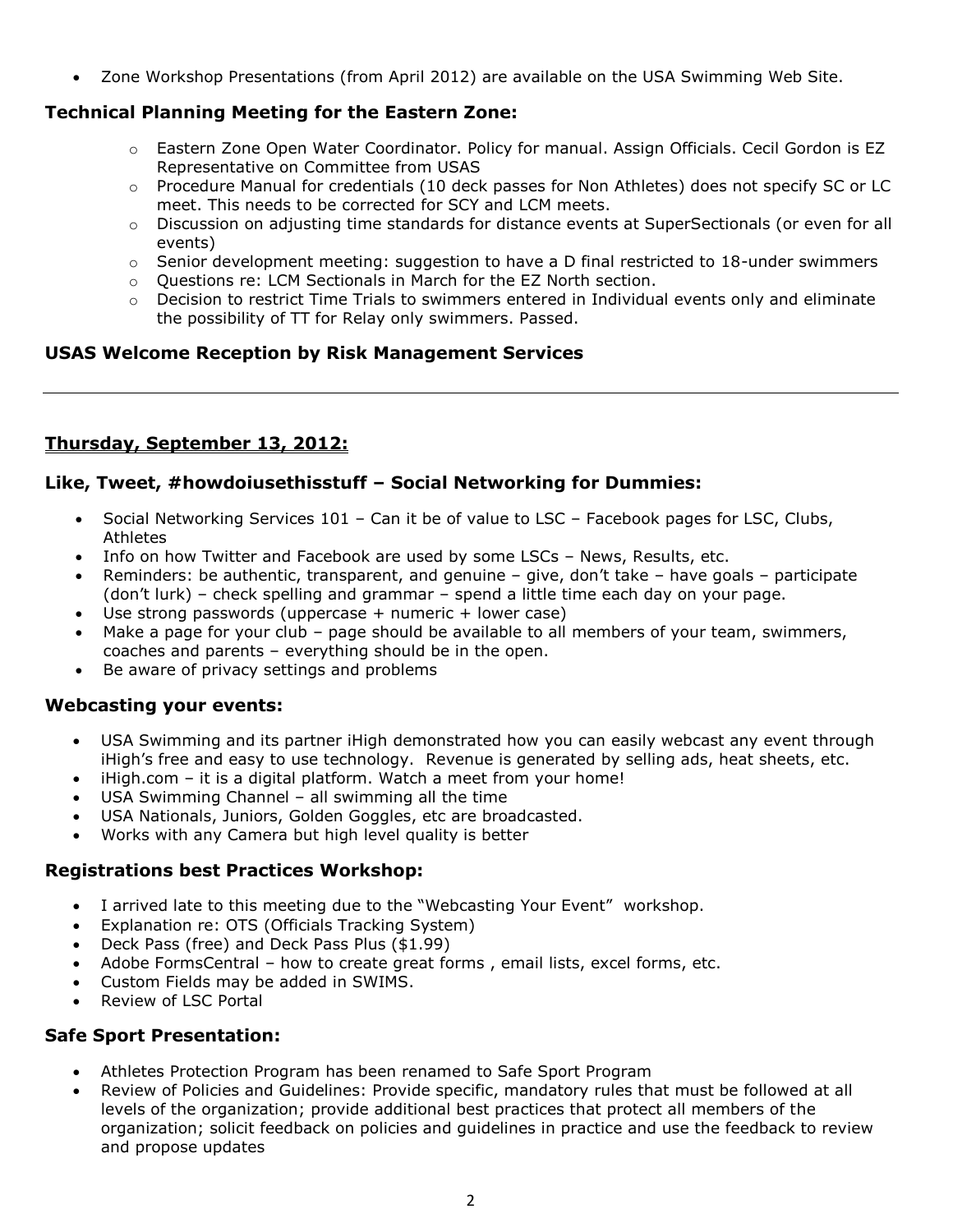- Screening & Selection: Establish the organization's first line of defense against predators; provide tools to evaluate which individuals are allowed to become members, employees, and volunteers.
- Training & Education: Provide tools and resources for the USA Swimming membership community to increase understanding and awareness of abuse in sport and abuse prevention; create opportunities for education and training; review and update efforts based on industry findings.
- Monitoring & Supervision: Observe interactions and react appropriately at the local and the national levels; provide clear expectations of behavior for both adult-youth and youth-youth interactions.
- Recognizing, Reporting & Responding: Empower membership to recognize red flag, abusive behavior, or signs of abuse in athletes; make reporting channels clear and accessible; remove barriers to reporting; establish clear responsibilities for NHQ, the LSC, and the club on how to respond to reports.
- Grassroots Engagement & Feedback: Create connection between the national and the local levels; establish clear communication channels going both ways; solicit feedbacks and communicate how the feedback was incorporated into change efforts.

### **Get Parliamentary Skills:**

- Parliamentary Procedure Roberts Rule of Order
- What is Parliamentary Procedure set of rules for conducting business at meetings and public gatherings
- Why is Parliamentary Procedure important because it allows everyone to be heard and to make decisions without confusion
- A Fixed Agenda or Order of Business Call to order; Minutes; Officers' Reports; Reports of Special Committees; Special orders; Unfinished Business; New Business; Announcements; Adjournment
- How do Members get their say? Present motions second motions debate motions vote on motions
- There are 5 General types of Motions: Main motions; subsidiary motions; privileged motions; incidental motions; motions that bring a question again before the assembly
- Questions relating to motions: Is it in order; can it be amended; may I interrupt the speaker; do I need a second; is it debatable; what vote is needed; can it be reconsidered
- How do I present my motion? Obtain the floor; make the motion; wait for a second; Chair states the motion; expand your motion; Chair puts the question
- The method of voting on a motion: Voice; Roll Call; General Consent; Show of Hands; Ballot

## **Eastern Zone Meeting**

- Special Presentation to Georges Breen  $50<sup>th</sup>$  Convention) Also introductions from Chuck Wielgus, Bruce Stratton, Susan Woessner and Frank Busch
- Approval of Minutes of May 2012
- Financial report was accepted as presented
- Approval of Agenda
- Report of Zone Championships:
	- o LCM Sectionals August 1-4, 2013 STAR Niagara
	- $\circ$  LCM Age Group Zones: August 7-10, 2013 as of now will be in Ithaca, NY depending on hotel rooms situation due to NASCAR event at the same time
- Report of Officers Directors Reports
- Technical Planning Committee Report
	- o Time standards for SuperSectionals
	- o EZ Open Water Coordinator/Director
	- $\circ$  Spring Sectional Meets: North LCM; South SCY A motion was made and seconded to not reconsider the North section running Winter Sectionals in LCM.
	- o Relay only swimmers will not be allowed to swim in Time Trials
	- $\circ$  Operation procedure: recommendation re-writing the credential criteria for SCY and LCM meets
- Athlete Representatives Report
- Unfinished Business:
	- $\circ$  OW proposal tabled to May review qualifying parameters need of a coordinator
	- o Eastern Zone Policies & Procedure Task Force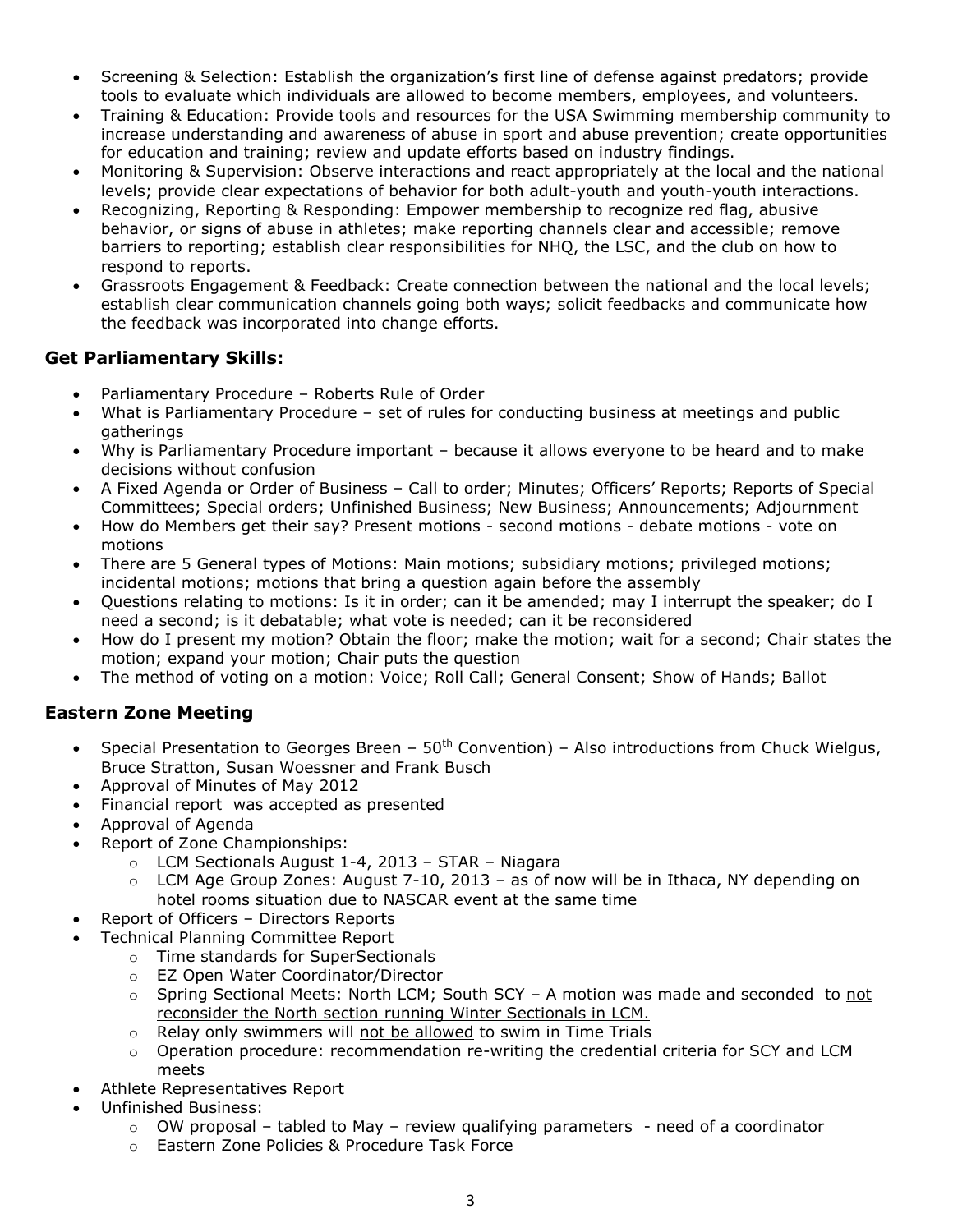- Elections:
	- o Zone Director Coach Ed Dellert, NJ
	- o Athlete Rep: swimmer from New Jersey
	- o Secretary/Treasurer: Boots Hall
	- o Diversity Chair: Miriam Lynch, PV
	- o Age Group Development Committee member non coach Tim Husson, PV
- New Business:
	- o By-Laws to be reviewed in May
	- o Diversity Camp in June (check MA web site)
	- o Long discussion on site for LCM Age Group Zone meet
	- $\circ$  Jim Wood: have the EZ May meeting at least twice a quadrennial in the EZ Zone
- o Bill Marlin: allow athletes with disabilities at Sectionals The May Eastern Zone meeting will be held in Fort Lauderdale in May 2013. Dates TBA
- Awards/gifts were given to Marci Callan (NI) and to Cherita Gentilucci (MA).

## **Friday, September 14, 2012:**

#### **Intro to OME for LSCs-NHQ & LSC"s Working Together**

- This workshop was run by Josh Fowler as well as Peter Blum and Larry Herr.
- As a host, what is hard about setting up a meet so that the entries are done through OME.
- I actually really would like to start using OME for Senior Mets this year and was very interested in the whole process of setting up all aspects of the meet through the OME system. All is connected to SWIMS.
- Josh went over every aspect of the process, step by steps, and this was absolutely wonderful.
- The 2-hour meeting was not long enough in my opinion.
- I spoke to Don Wagner about actually trying this for the Winter Senior Mets.

#### **There's an APP for that- The digital world of swimming**

- Hy-Tek Meet Mobile needs an active internet connection at the meets. Without it, even if you use MM4, you will not be able to upload the results.
	- o Active Swim Cloud includes:
		- Active Meet Mobile (Psych sheets, heat sheets, events timeline, meet results, team scores
		- USA Swimming Deck Pass Plus (meet results)
	- $\circ$  With Meet Mobile, you can control what is seen on meet mobile. Programs can be sold.
		- People can buy heat sheets as soon as the meet is seeded. Event timeline is available.
- Deck Pass App
	- $\circ$  is used mostly by the 11-12 age groups but 66 % of users are 8-18 year olds. 4.6 million patches have been earned – 50 million patches are given by coaches
	- $\circ$  There are patches for everything but coaches can only give patches to swimmers that have deck pass on their cell phones or IPads.

### **The Choice – Virtual LSC Office or Permanent Office**

I attended this meeting late due to the Digital World of Swimming meeting

#### **Eastern Zone Meeting**

- We were asked to come back for another Eastern Zone Meeting re: the site for LCM Age Group Zones in Ithaca in August 2013
- Hotel accommodations are reduced considerably due to the NASCAR Races that weekend. Possibility of hosting swimmers in the dorms – no air conditioning and no blankets!
- Niagara was asked to research this further before October 15<sup>th</sup> and prepare info to be presented to the General Chairs of each LSC by that time.